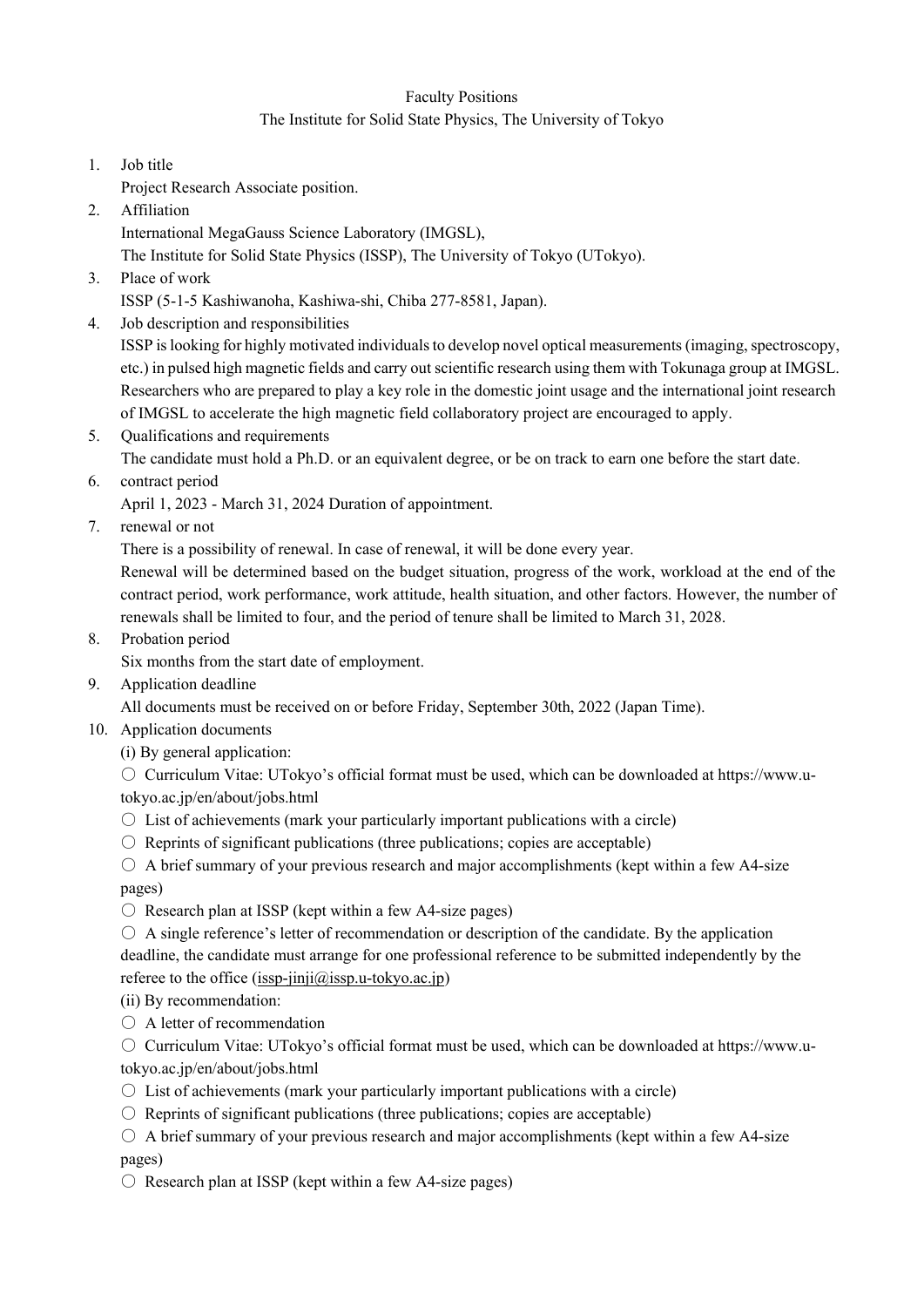## 11. How to submit

All application materials must be received via post or email.

 $\bigcirc$  By post:

Send application materials via simplified registered mail or another trackable delivery service to:

General Affairs Office, The Institute for Solid State Physics, The University of Tokyo, 5-1-5 Kashiwanoha, Kashiwa, Chiba, 277-8581. (Email: issp-jinji@issp.u-tokyo.ac.jp / Telephone: +81-4-7136-3207)

The following must be typed in red on the envelope, "Application documents for Project Research Associate in IMGSL (Tokunaga group) enclosed" or "Recommendation documents for Project Research Associate Positions in IMGSL (Tokunaga group) enclosed".

 $\bigcirc$  By email:

To obtain a URL for uploading application documents, send an email to ISSP General Affairs Office (isspjinji@issp.u-tokyo.ac.jp) with the subject line "Application for Project Research Associate in IMGSL (Tokunaga group)". Then, use the URL provided to upload all of your application documents (For general application, the letter of recommendation or description of the candidate should be submitted directly from the referee to the office). Please get in touch with the office if you do not receive a response to your application documents within three business days of sending them.

## 12. Inquiries

IMGSL, ISSP, UTokyo Associate Professor Masashi Tokunaga Email: tokunaga@issp.u-tokyo.ac.jp

13. Employers name

The University of Tokyo.

14. Working hours

Based on the discretionary work system for professional work, working hours are deemed to be 7 hours and 45 minutes per day.

15. Days off

Saturdays, Sundays, national holidays, and end-of-year holidays (December 29<sup>th</sup> to January 3<sup>rd</sup>).

16. Paid leave

Annual paid leave; special paid leave, etc.

17. Salary

The basic salary will be decided after considering the successful candidate's academic and professional background. Commuting allowance (up to 55,000 yen per month).

18. Insurance

Enrollment in the insurance scheme provided by the Mutual Aid Association of MEXT (Ministry of Education, Culture, Sports, Science and Technology) and employment insurance.

19. Others

・The successful candidate will be determined following the ISSP faculty meeting's deliberations. The position will remain vacant if no suitable candidates are identified.

・UTokyo is committed to gender equality in employment and encourages female applicants.

・According to the Foreign Exchange and Foreign Trade Act (FEFTA) and other regulations, if you hold a concurrent position with an overseas organization or receive a substantial amount of income from a foreign government or other sources that restrict the sharing of your research skills and outcomes at UTokyo, you may have difficulty fulfilling your responsibilities as a member of the UTokyo faculty. Any subsequent dual employment and others after assuming the position should be limited to the extent that it does not interfere with the sharing of research skills and outcomes at UTokyo.

・The submitted materials used to fill out the application will not be returned. Your CV will be used solely for the purposes of this application, and your personal information will not be disclosed, transferred, or rented to any third party without your permission.

・The status of measures to prevent second-hand smoke is indoor smoking cessation (establishment of smoking areas).